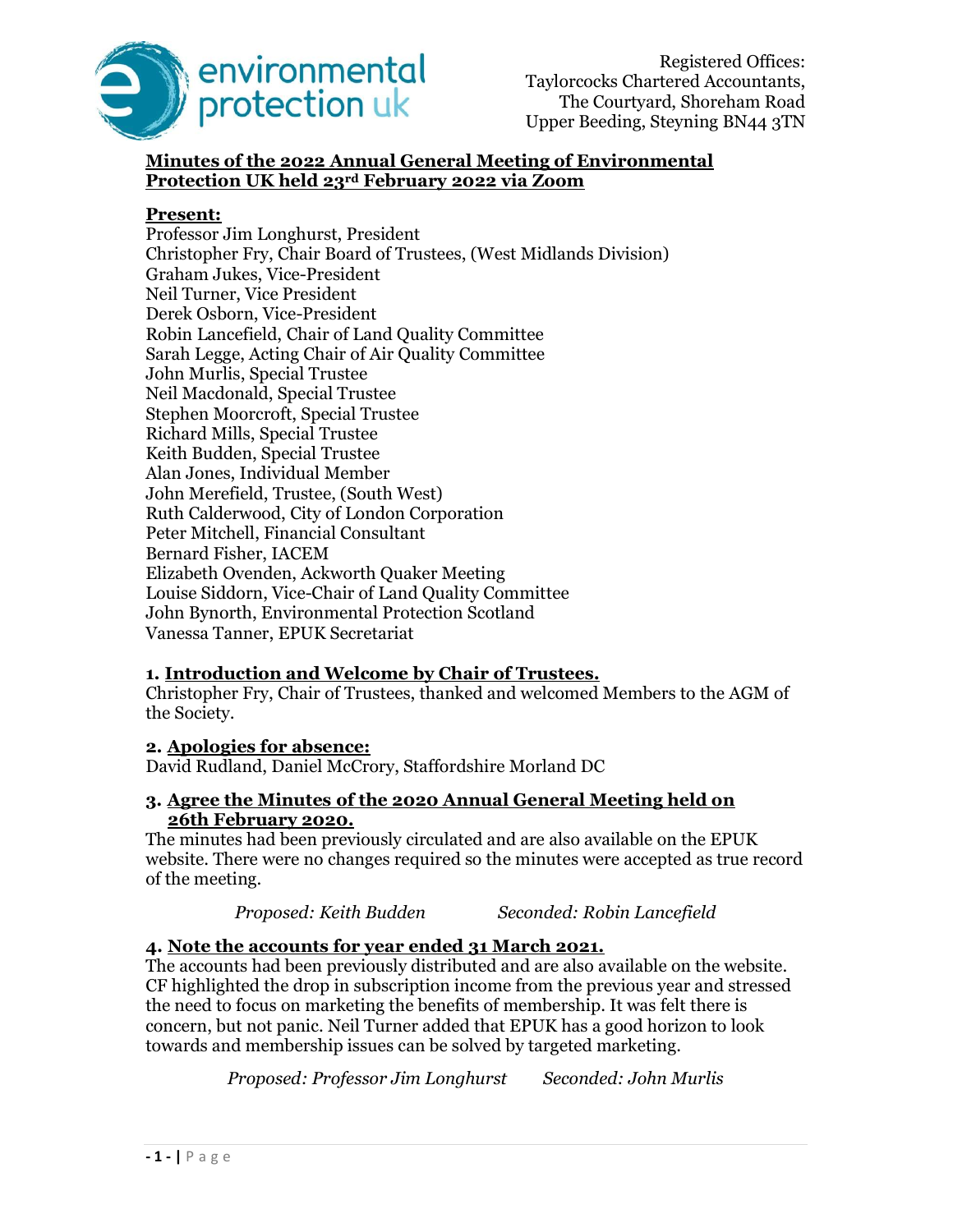

# 5. Trustees' Report by the Chair of Trustees.

The report had previously been circulated and is available on the website and CF highlighted particular aspects.

5.1 He said that whilst the Trustees' Annual report refers to the period ending  $31<sup>st</sup>$ March 2021, he wanted to update the AGM on important current work.

- CF said that as the new Environment Act 2021 is a high priority for the Society, the President had arranged a zoom call with Dame Glenys Stacey on 2nd March: she is the Chair of the newly created Office of Environmental Protection which takes over the role as independent watchdog which was carried out by the European Court of Justice when the UK was an EU Member State. It is envisaged that this will establish a good liaison between the Society and this Government watchdog.
- One key development this year has been for the Society to take back ownership, free of charge, of the online version of 'Essential Environment' from Environmental Technology Publications Limited, part of International Labmate with effect from the 1st January 2022; this valuable reference text had originally been published as the Pollution Handbook by the former National Society for Clean Air before being sold to ILM. However, this moves involves contracting the current Editor & IT Consultant but there is optimism that enough subscriptions can be attracted to cover these cost. One licence has already been purchased by a lawyer and it is also being promoted by Environmental Protection Scotland, the sister charity.

5.2 CF said that EPUK continues as a volunteer-led Charity with the Board of Trustees comprising very busy professionals who give their time & expertise entirely free. He paid tribute to Ulya Vasan, Ruth Calderwood & Dr. David Muir who have resigned owing to family and work pressures. He said that EPUK urgently needs new and younger Trustees. CF said that the Society is now benefiting from the marketing expertise of Neil MacDonald, the most recent Trustee and Barney Larkin, currently an adviser but potentially a Trustee.

5.3 CF referred to the Divisions which were established by the Constitution which are intended to be locally based channels for Members and for election of their Trustees comprising 11 out of the total 18 Trustees of the Board. He said that these were not functioning as intended and work is needed to resurrect the Divisions. He said that the only Trustees elected were Bob Deller (East Midlands), Dr. David Muir to be replaced by Dr. John Merefield (South West) and Christopher Fry (West Midlands).

5.4 CF thanked the Chairs & Members of the 3 Policy Committees for the work they have all been doing during the pandemic despite the difficulties posed by restrictions. The funds raised by Aviva crowd-funding and the donation from the City of London have enabled the AQ Committee to undertake a major revision of the 2013 edition, 'The EPUK Air Quality and Climate Change Guidance'. The Land Quality and Noise Committees have also been able to continue their valuable work despite the restrictions imposed by the pandemic.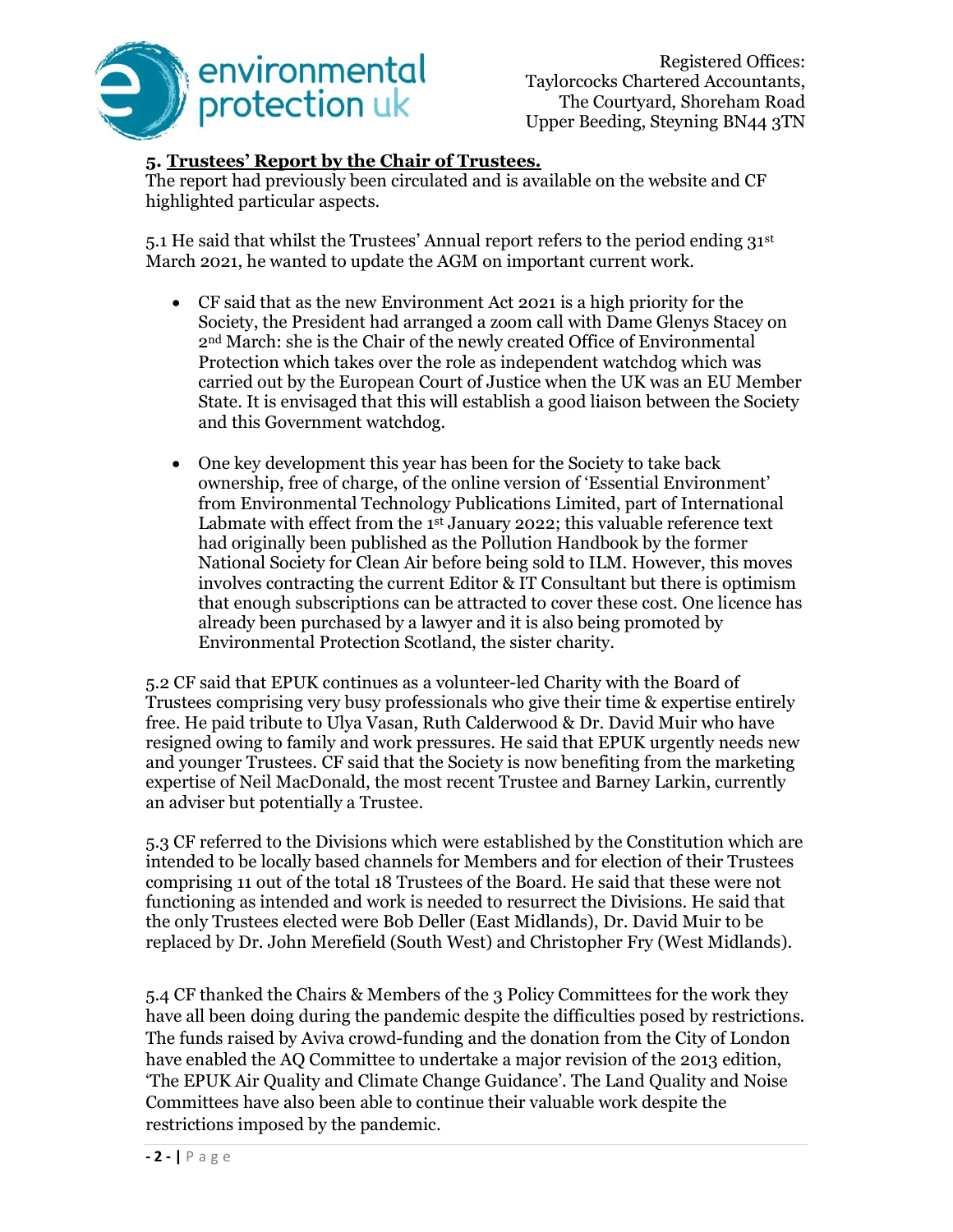

5.5 CF said that the Regional Seminars had hit by the impact of the pandemic and an online LQ seminar was arranged but postponed because of low uptake. Stakeholder seminars are planned for the new Air Quality & Climate Change Guidance.

5.6 CF referred to the 2020 Annual Conference held entirely online and the 2021 hybrid event made possible by sponsorship of the Robert Bosch Company.

5.7 CF emphasised the importance of building relationships with like-minded organisations. He said that the Society is working closely with the UK Clean Air Champions led by Professor Sir Stephen Holgate, one of the Society's valued Vice-Presidents. EPUK also has links with the newly created Local Authority Air Quality Hub and the Institutes of Air Quality Management, Chemical Engineers and the Chartered Institute of Environmental Health. Internationally, the Society has links with EFCA, the European Federation of Clean Air and Environmental Protection Associations with John Murlis one of the Vice-Presidents. EPUK also maintains links with IUAPPA, the International Union of Air Pollution Prevention and Environmental Protection Associations. These partnerships, and others yet to be formed, can be used to increase membership.

5.8 There was a question from Graham Jukes regarding the possible financial burden of 'Essential Environment'. CF said that Trustees were optimistic but that good marketing was key to its success.

5.9 Derek Osborn felt that the theme of 'building back after Covid' was an important opportunity for EPUK with regards to public health challenges exacerbated by the pandemic especially in depressed areas. Sarah Legge added that Covid had supplied a 'crucible in which to test certain theories', for example, the contradiction of ventilation and indoor quality versus energy efficiency.

5.10 Finally, CF thanked Sarah Legge for her hard work standing in as Chair of the AQ Committee in the absence of David Muir. He also thanked Ruth Calderwood for her work chairing the Marketing and Communications Group.

> Acceptance of the Trustees' Annual Report was Proposed: Jim Longhurst Seconded: John Murlis

# 6. Re-Election of EPUK Trustees

In compliance with Regulation 58 of the Articles, the Appointments Committee met on the 7th February and re-elected John Murlis, Stephen Moorcroft, Richard Mills & Keith Budden as Trustees required as their 3-year term of office had expired.

This decision was noted and confirmed by the AGM.